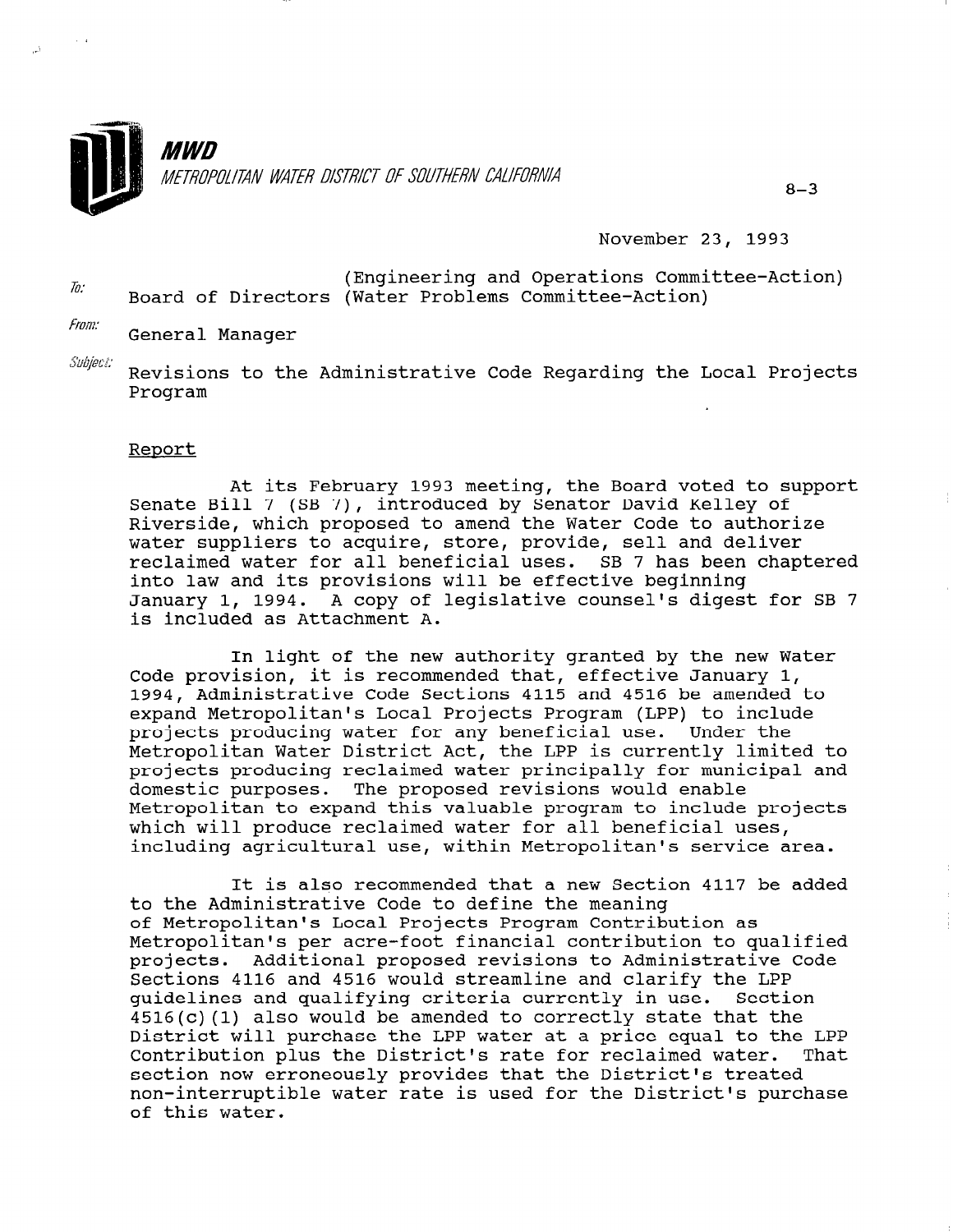Board of Directors -2- November 23, 1993

Attachment B sets forth the new provisions as they will appear in the Administrative Code and Attachment C shows the changes to be made by strike-out and underlining.

These actions are exempt from the provisions of the California Environmental Quality Act in that there is no possibility that they may have a significant effect on the environment.

### Board Committee Assignments

This letter is referred for action to:

The Engineering and Operations Committee because of its authority over the production, exchange, sale, storage, and treatment of water, pursuant to Administrative Code Section  $2431(c)$ ; and

The Water Problems Committee because of its jurisdiction and responsibility to study, advise, and make recommendations regarding policies dealing with the sale and delivery of water for various use, and water reclamation and reuse, pursuant to Administrative Code Section 2481(d)(i).

## Recommendation

# ENGINEERING AND OPERATIONS COMMITTEE AND WATER PROBLEMS COMMITTEE FOR ACTION.

It is recommended that the Board amend the Administrative Code to read as set forth in Attachment B to expand the Local Projects Program to include projects producing reclaimed water for all beneficial uses, to streamline and clarify the existing Local Projects Program guidelines and criteria, and to correctly state the water rate used by Metropolitan in its purchase of project water. n

John R. Wodraska

RM:bvf

Attachments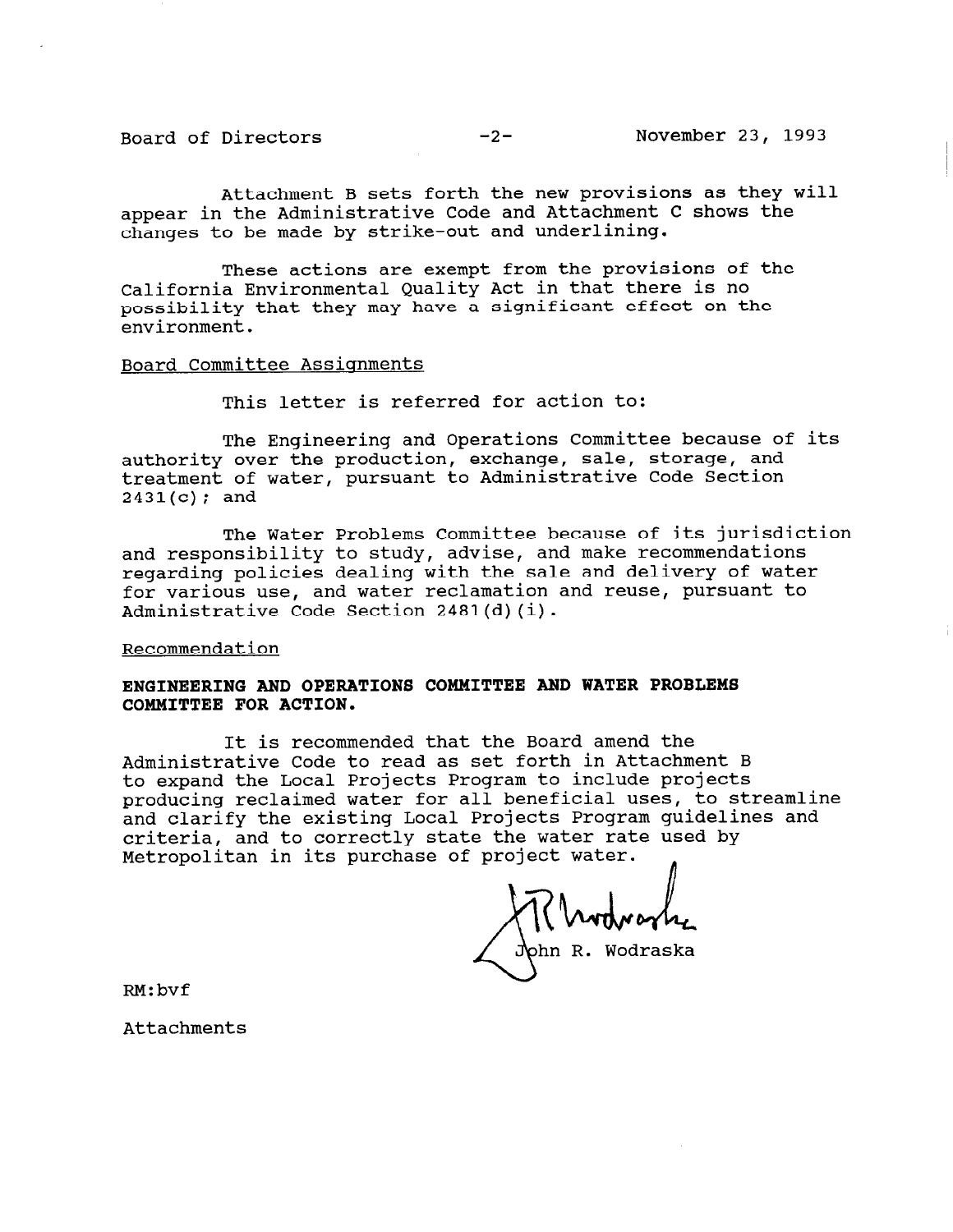### ATTACHMENT A

## Senate Bill No. 7

# CHAPTER 53

### An act to add Section 13556 to the Water Code, relating to water.

#### [Approved by Governor June 29, 1993. Filed with Secretary of State June 30, 1993.]

#### LEGISLATIVE COUNSEL'S DIGEST

SB 7, Kelley. Reclaimed water.

Existing law regulates the use of reclaimed water.

This bill would provide that described water suppliers may acquire, store, provide, sell, and deliver reclaimed water for any beneficial use, including, but not limited to, municipal, industrial, domestic, and irrigation uses, if the water use is in accordance with specified statewide reclamation criteria and regulations.

## The people of the State of California do enact as follows:

SECTION 1. Section 13556 is added to the Water Code, to read: 13556. In addition to any other authority provided in law, any water supplier described in subdivision (b) of Section 1745 may acquire, store, provide, sell, and deliver reclaimed water for any beneficial use, including, but not limited to, municipal, industrial, domestic, and irrigation uses, if the water use is in accordance with statewide reclamation criteria and regulations established pursuant to this chapter.

 $\overline{O}$ 

9s loo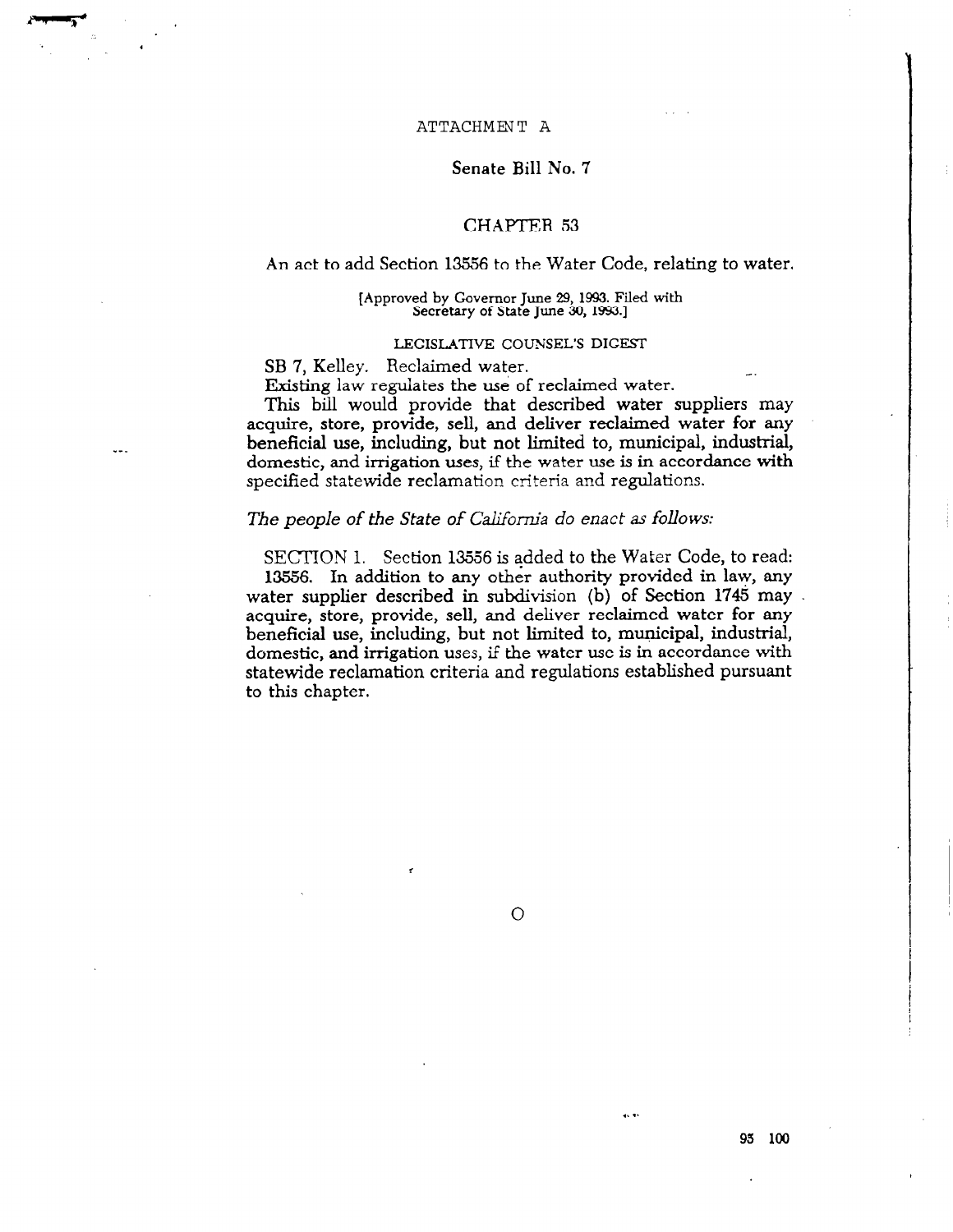#### ATTACHMENT B

# PROPOSED REVISIONS TO THE MWD ADMINISTRATIVE CODE

1. state: Amend Section 4115 of the Administrative Code to

6 4115. Local Projects Program Yield

'ILocal Projects Program Yield" shall mean reclaimed water developed by a project in the District's Local Projects Program which is available for purchase by the District, and which can be resold by the District to meet a demand on the District for all beneficial uses.

2. Amend Section 4116 of the Administrative Code to state:

5 4116. Project Sponsor.

"Project Sponsor" shall mean a public agency that owns and operates, or proposes to own and operate, a project that will produce a Local Projects Program Yield.

3. Add Section 4117 to the Administrative Code to provide: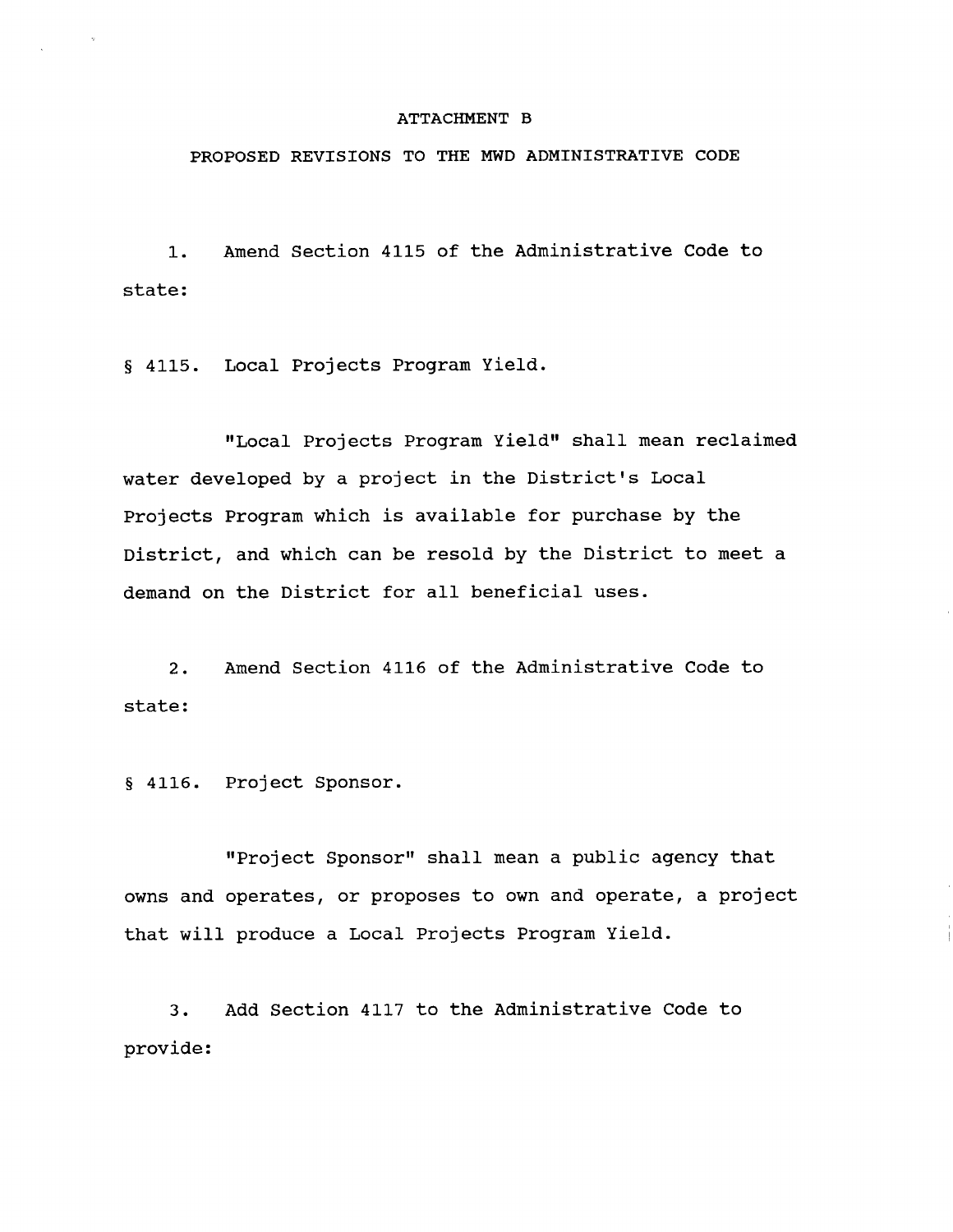g 4117. Local Projects Program Contribution.

"Local Projects Program Contribution" means the financial contribution, on a per acre-foot basis, provided by the District to projects in the Local Projects Program. Currently, the Local Projects Program Contribution is \$154 per acre-foot.

4. Amend Section 4516 of the Administrative Code to state:

5 4516. Local Projects Program.

(a) To financially assist local agencies in the development of Local Projects Program Yield, there shall be a Local Projects Program. A member public agency may submit an application to the General Manager for a project proposed for inclusion in the Local Projects Program. The application shall be in the form designated by the General Manager. To qualify for the Local Projects Program Contribution, the Project Sponsor shall demonstrate and certify in the application to the General Manager's satisfaction that the following criteria will be met:

 $-2-$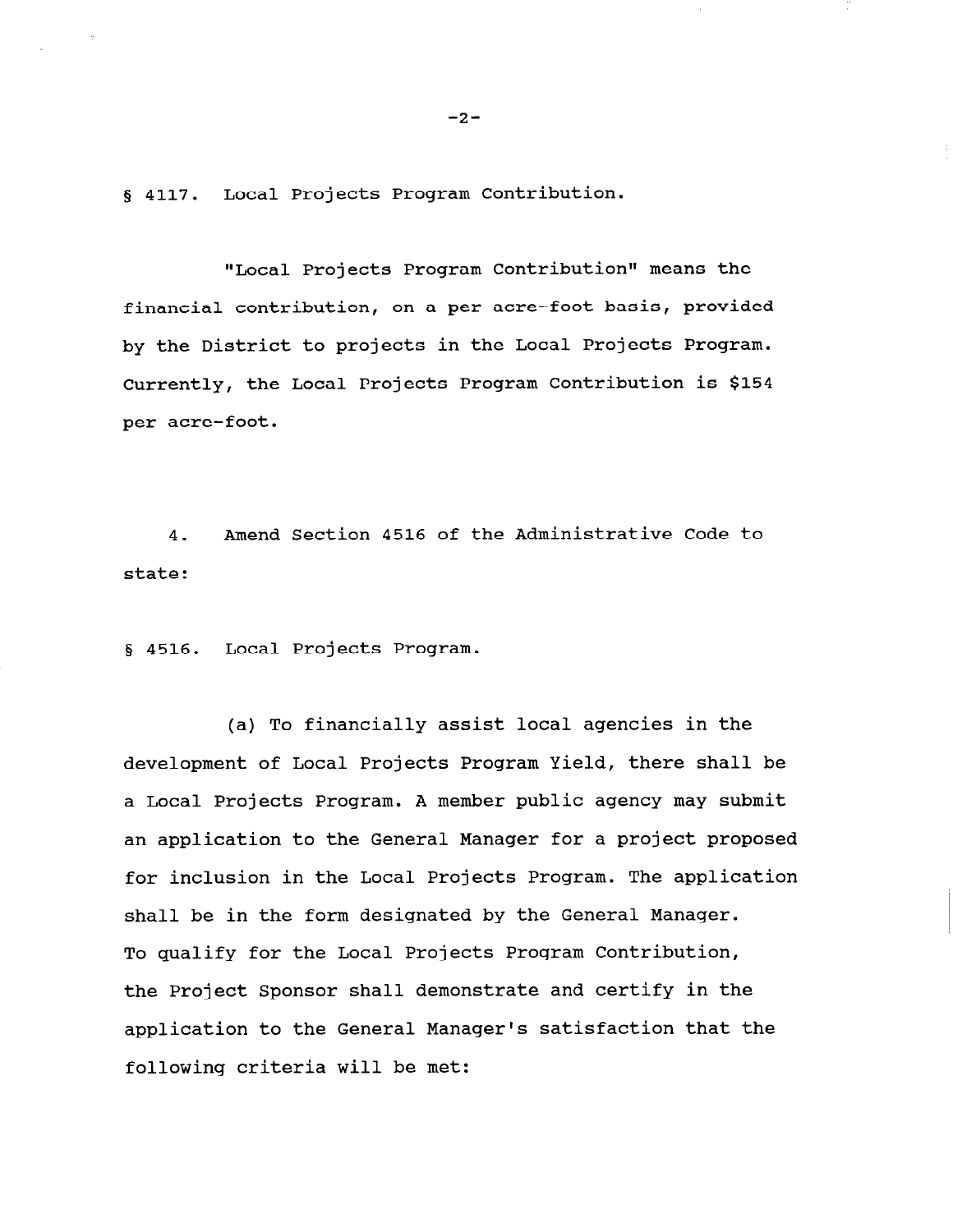(1) The project will produce Local Projects Program Yield which will replace a demand on the District for any beneficial use;

(2) The project will deliver at least 100 acre-feet per year of Local Project Program Yield:

(3) The cost of the water to be produced by the project will exceed the cost of purchasing water from the District;

(4) The project must be capable of being implemented in compliance with the Metropolitan Water District Act and any other applicable laws;

(5) The Project Sponsor will obtain public health and regulatory permits required by the project;

(6) The obligations of the lead agency under the California Environmental Quality Act will be complied with by an agency other than the District;

(7) The project is not existing or under construction when the application is submitted to the General Manager; and

-3-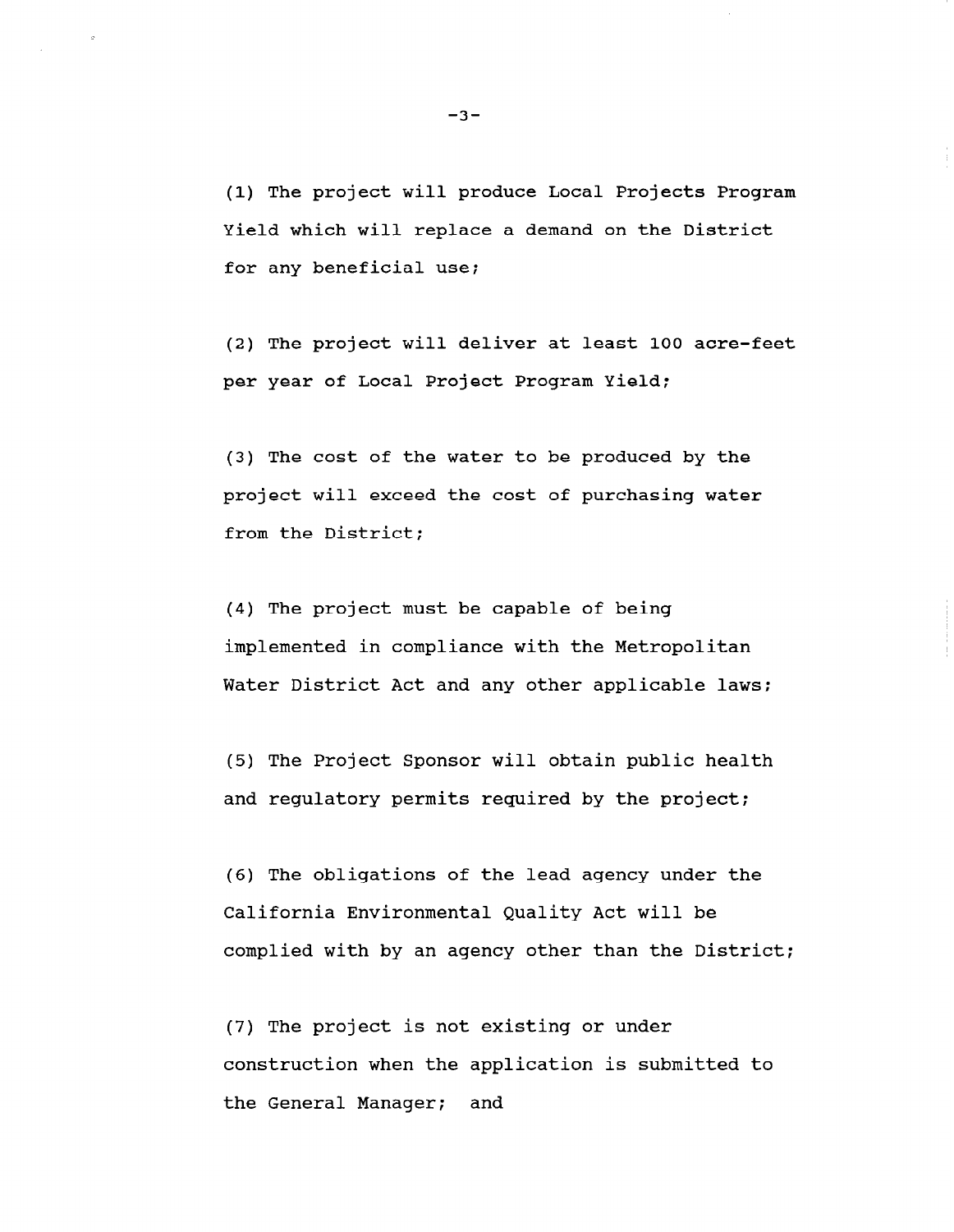(8) The project must be supported by a member public agency.

(b) The General Manager may reject any application for any reason.

(c) The General Manager is authorized to execute an agreement, subject to approval as to its legality by the General Counsel, with an agency that complies with the above criteria. Such agreement, at a minimum shall provide:

> (1) That the District will purchase the Local Projects Program Yield from a project at a rate per acre-foot equal to the Local Projects Program Contribution plus the District's rate for reclaimed water. The Local Projects Program Contribution is currently \$154 per acre-foot, but may be increased in the future by action of the Board for then-existing as well as future agreements. The increase shall apply to an existing agreement if the contracting Project Sponsor demonstrates to the satisfaction of the General Manager a need for the increase based on changes in costs of project operation and guarantees production and reuse of a certain annual amount of reclaimed water.

 $-4-$ 

 $\Lambda$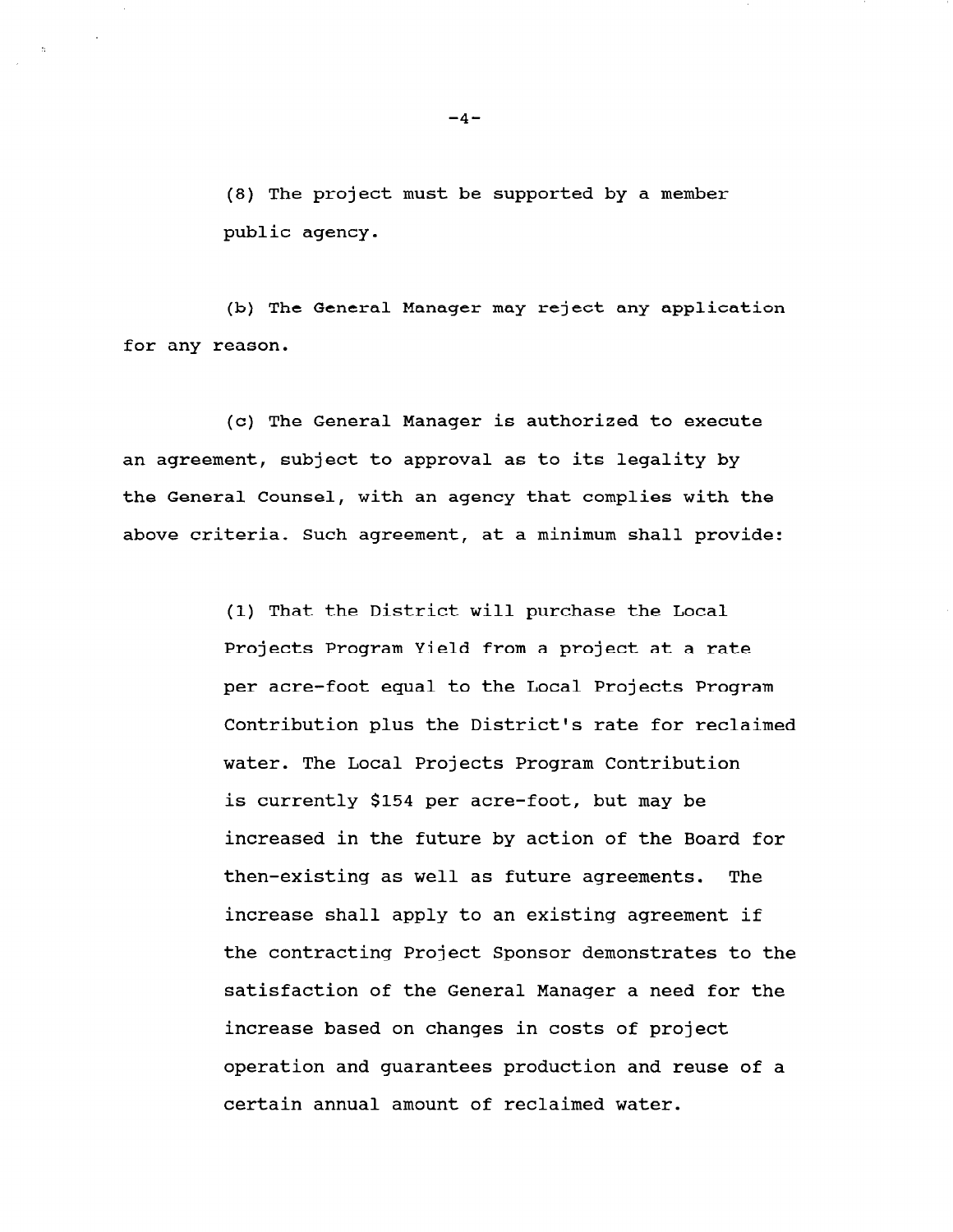(2) That water purchased from a project may be sold by the District to any member public agency including the member agency within whose territory the project is located at the District's rate for reclaimed water.

(3) For a term not exceeding 25 years from the date when the project first produces Local Project Program Yield. The term of the agreement will be for as long as the estimated cost of reclaimed water to be produced by the project exceeds District's projected rates for non-interruptible treated water.

(4) That the Project Sponsor will pay and be responsible for design, construction, operation, maintenance, and management of the project.

(5) The Project Sponsor agrees at its sole cost and expense to defend and hold District and its member agency harmless from any claim and all liability which may arise from construction and operation of the project.

-5-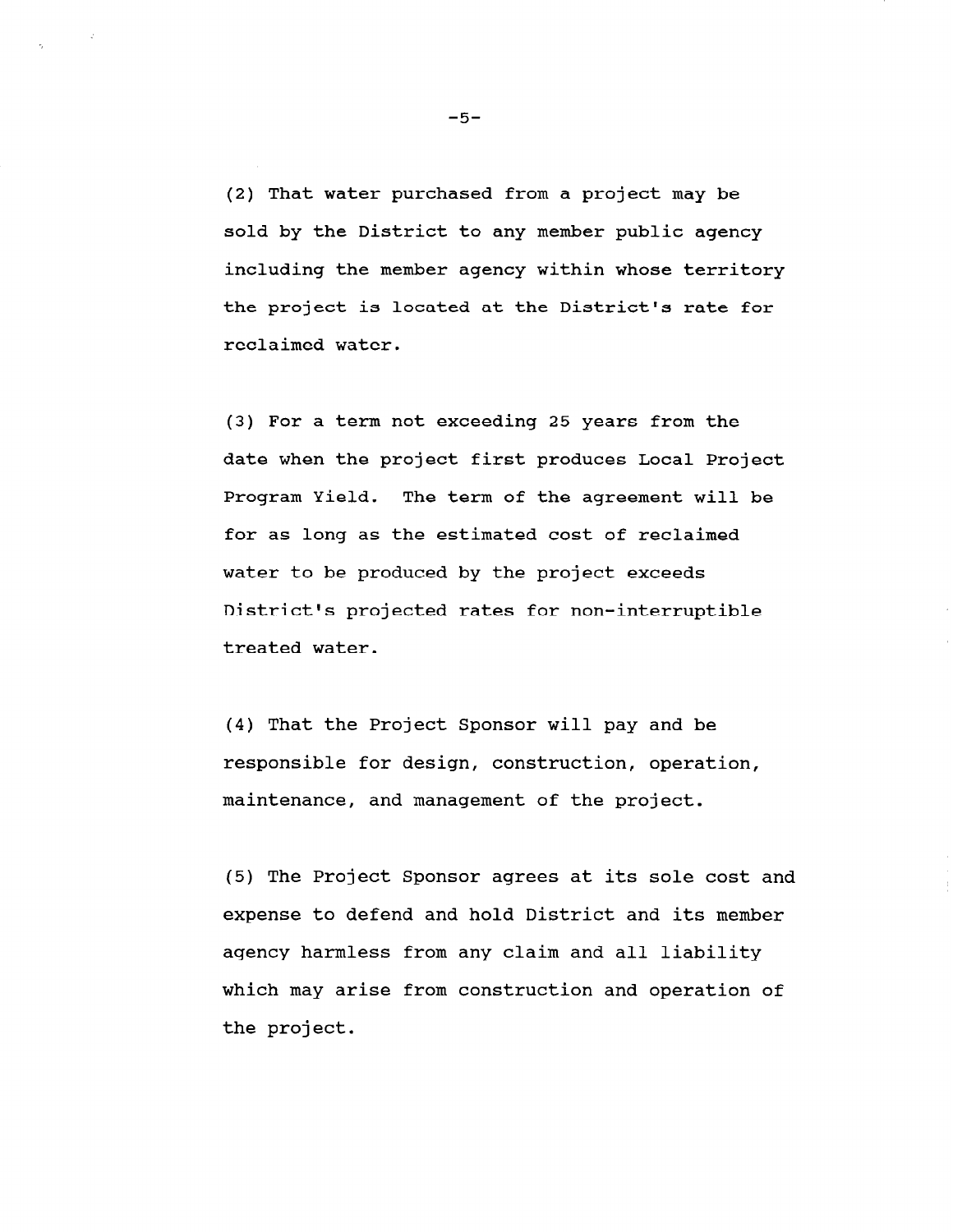(6) District shall have no ownership right, title, security interest or other interest in any project facilities, nor any rights, duties or responsibilities for operation and maintenance thereof.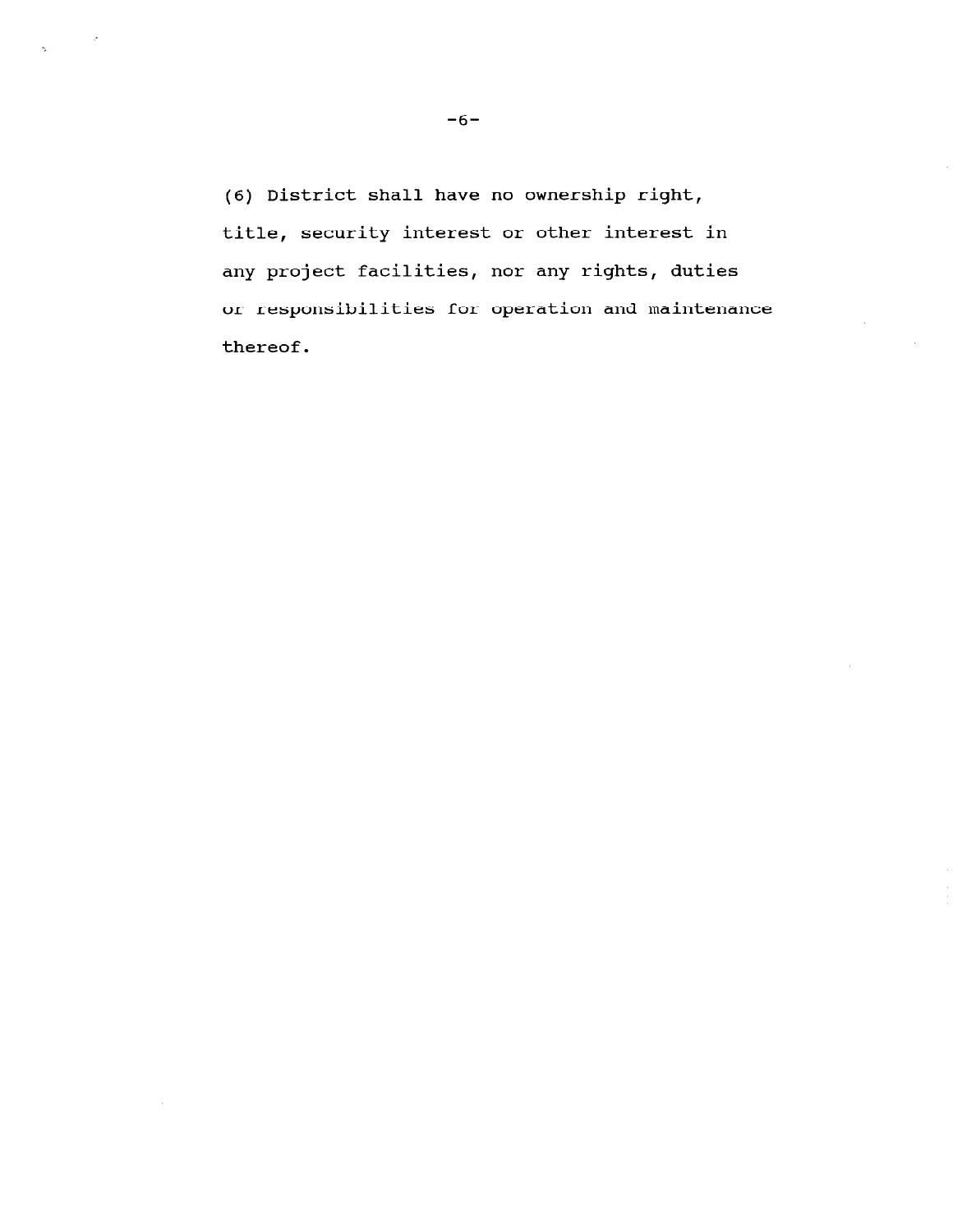#### ATTACHMENT C

PROPOSED REVISIONS TO THE MWD ADMINISTRATIVE CODE

1. Amend Section 4115 of the Administrative Code to state:

§ 4115. Local Projects Program Yield.

"Local Projects Program Yield" shall mean reclaimed water developed by a project in the District's Local Projects Program which is available for purchase by the District, and which can be resold by the District to meet a demand on the District for nen-interruptible-service-fer municipal-and-domestic all beneficial uses.

2. Amend Section 4116 of the Administrative Code to state:

§ 4116. Project Sponsor.

"Project Sponsor" shall mean a public agency that owns and operates, or proposes to own and operate, a project that will produce a Local Projects Program Yield.

3. Add Section 4117 to the Administrative Code to provide: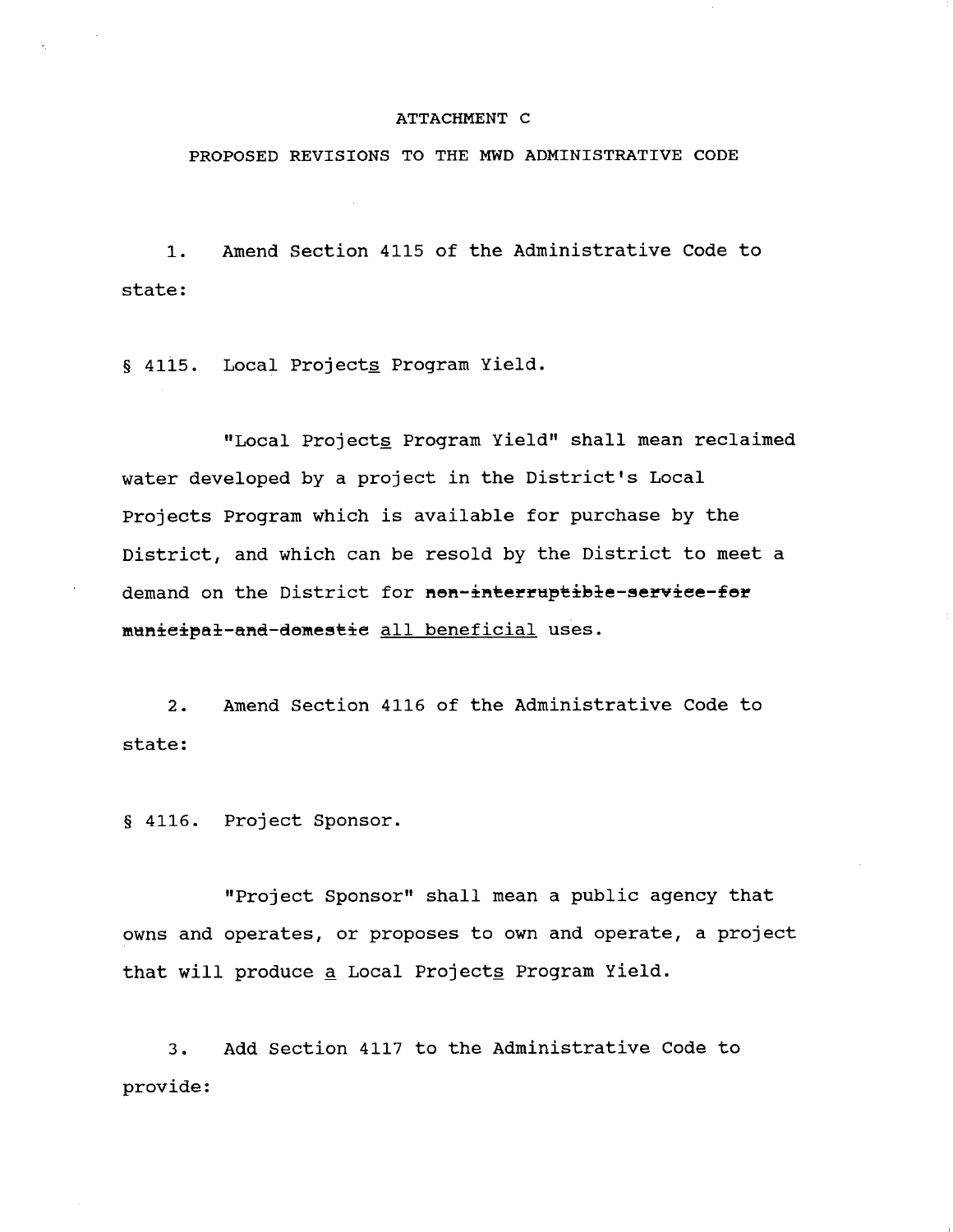§ 4117. Local Projects Program Contribution.

"Local Projects Program Contribution" means the financial contribution, on a ner acre-foot basis, provided by the District to projects in the Local Projects Program. Currently, the Local Projects Program Contribution is \$154 per acre-foot.

4. Amend Section 4516 of the Administrative Code to state:

5 4516. Local Projects Program.

(a) To financially assist local agencies in the development of Local Projects Program Yield, there shall be a Local Projects Program. A member public agency may submit an application to the General Manager for a project proposed for inclusion in the Local Projects Program. The application shall be in the form designated by the General Manager. To qualify for the Local Projects Program Contribution, the Project Sponsor shall demonstrate and certify in the application to the General Manager's satisfaction that the following criteria will be met:

 $-2-$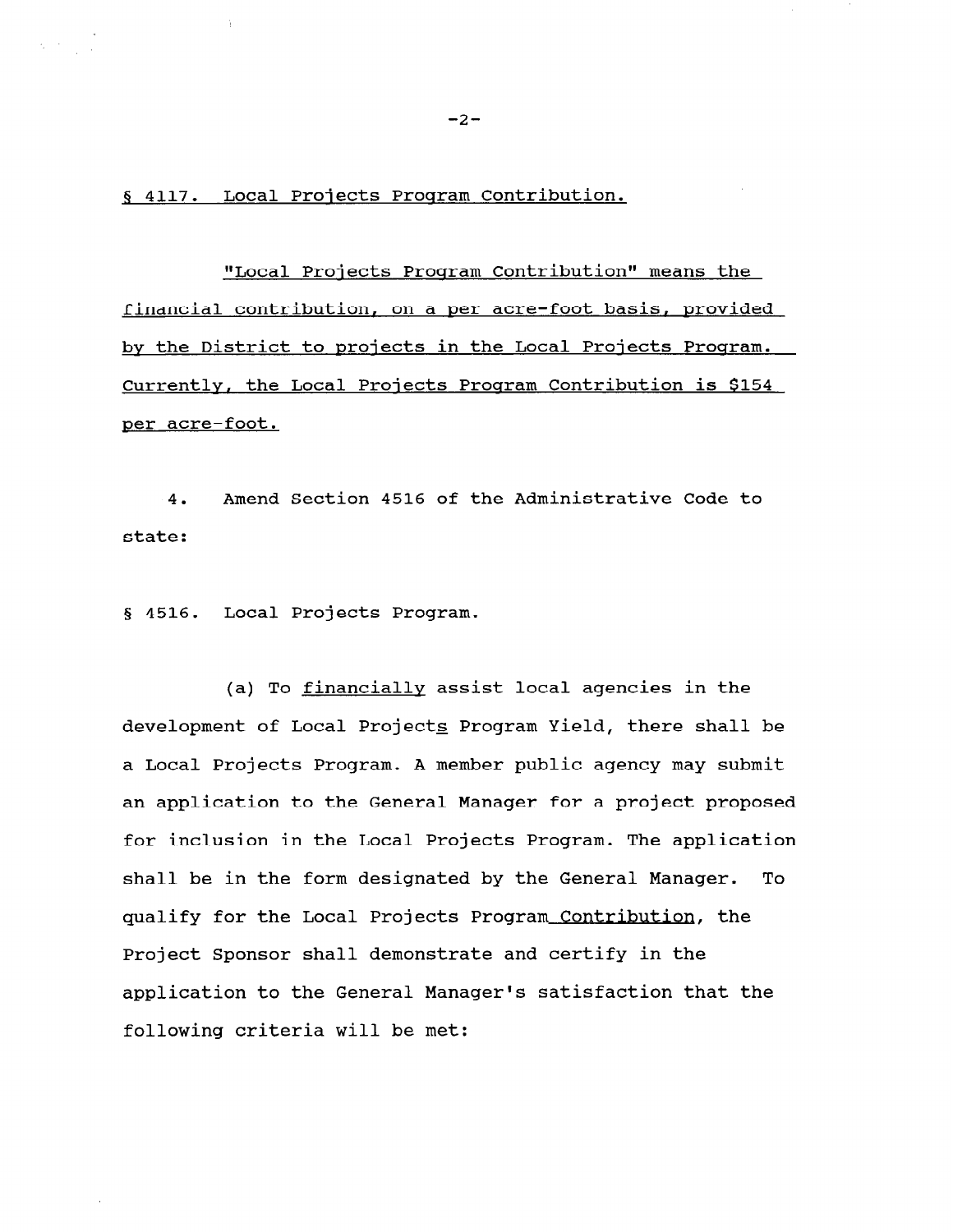(1) The project will produce Local Projects Program Yield which will replace a demand for non-interruptible-service-for-municipal-or-domestic uses on the District for any beneficial use;

(2) The project will deliver at least 100 acre-feet per year of Local Project Program Yield:

(3) The cost of the water to be produced by the project will exceed the cost of purchasing water from the District;

(4) The project must be capable of being implemented in compliance with the Metropolitan Water District Act and any other applicable laws;

(5) The Project Sponsor will obtain public health and regulatory permits required by the project; and

(6) The obligations of the lead agency under the California Environmental Quality Act will be complied with by an agency other than the District-;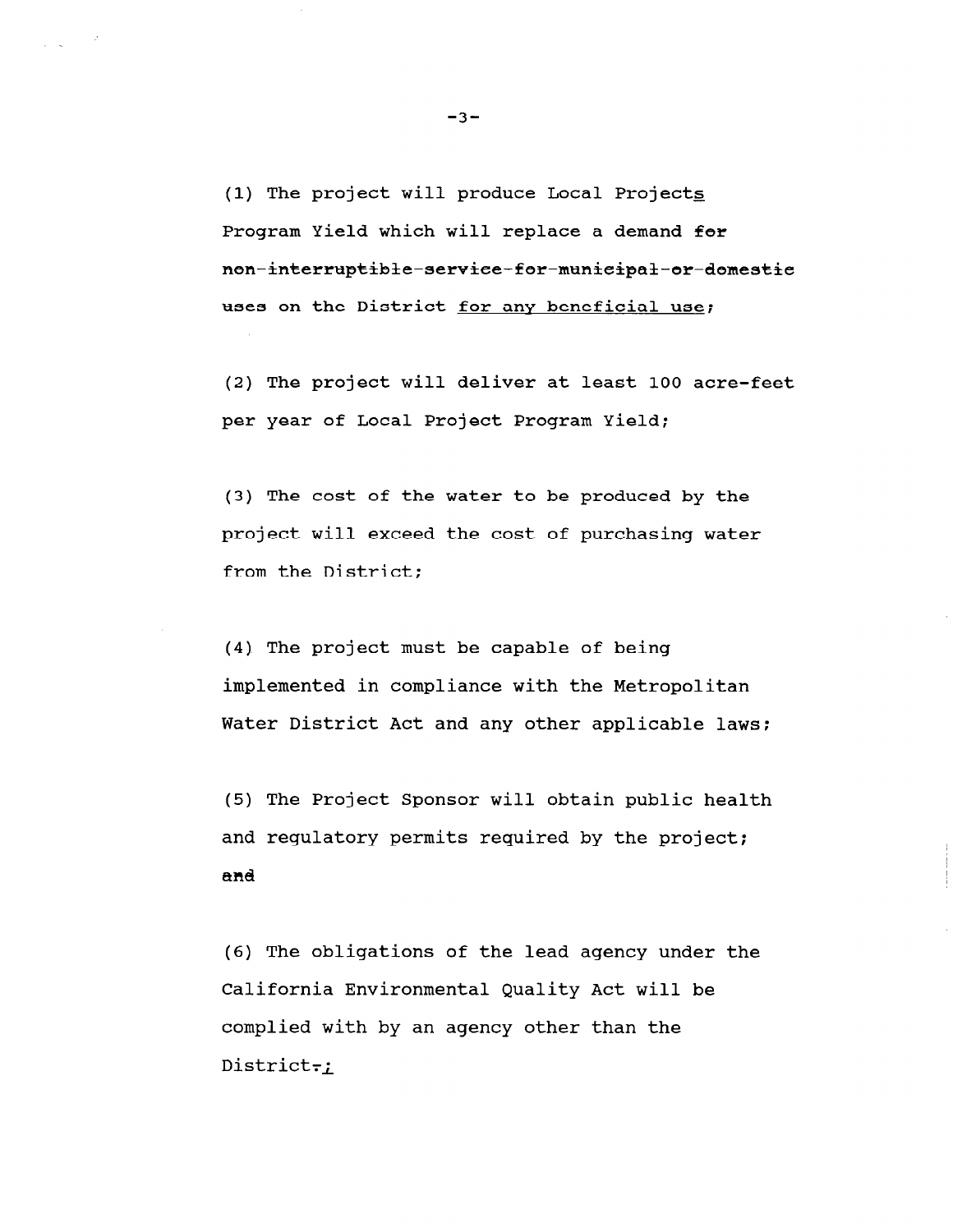(7) The project is not existing or under construction when the application is submitted to the General Manager; and

 $(8)$  The project must be supported by a member public agency.

(b) The General Manager may reject any application for any reason.

(c) The General Manager is authorized to execute an agreement, subject to approval as to its legality by the General Counsel, with an agency that complies with the above criteria. Such agreement, at a minimum shall provide:

> (1) That the District will purchase the Local Projects Program Yield from a project at a rate per acre-foot equal to the local-project-contribution Local Projects Program Contribution plus the District's rate for treated-nen-interruptible reclaimed water--unless-a-eapital-contribution-fer a-preject-is-autherized-by-the-Beard. The lecal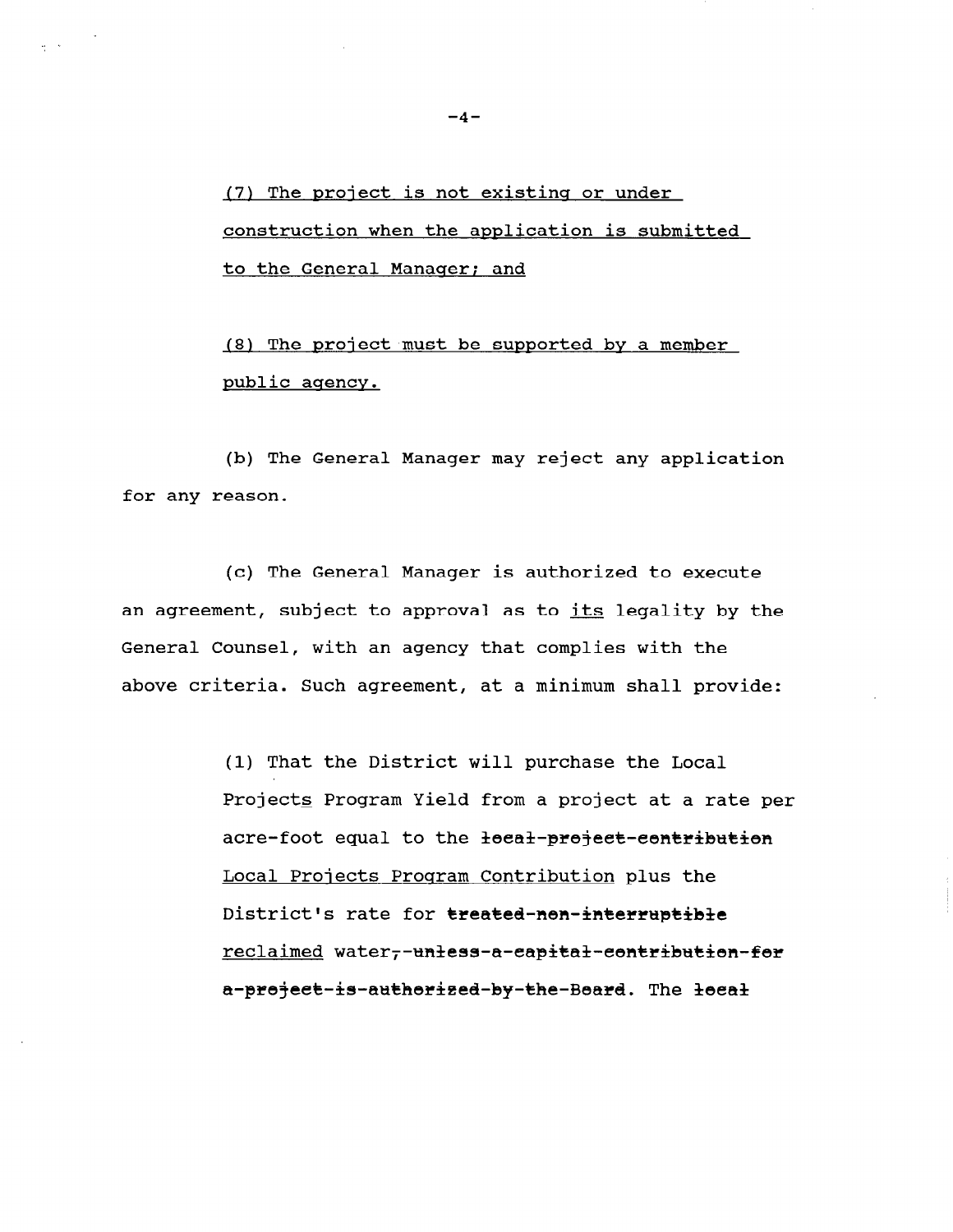project-contribution Local Projects Program Contribution is currently \$154 per acre-foot, but may be increased in the future by action of the Board for then-existing as well as future heeal Project agreements. The increase shall apply to an then-existing existinq agreement if the contracting Project Sponsor demonstrates to the satisfaction of the General Manager a need for the increase based on changes in costs of Local Preject project operation and quarantees production and reuse of a certain annual amount of reclaimed water.

(2) That water purchased from a  $\texttt{beed-Pre\texttt{}}$ project may be sold by the District to any member public agency including the member agency within whose territory the beeal-Preject project is located at the District's rate for reclaimed water.

 $(3)$  For a maximum term not exceeding 25 years from the date when the project first produces Local Project Program Yield. The term of the agreement will be for as long as the estimated cost of reclaimed water to be produced by the project exceeds District's projected rates for non-interruptible treated water.

-5-